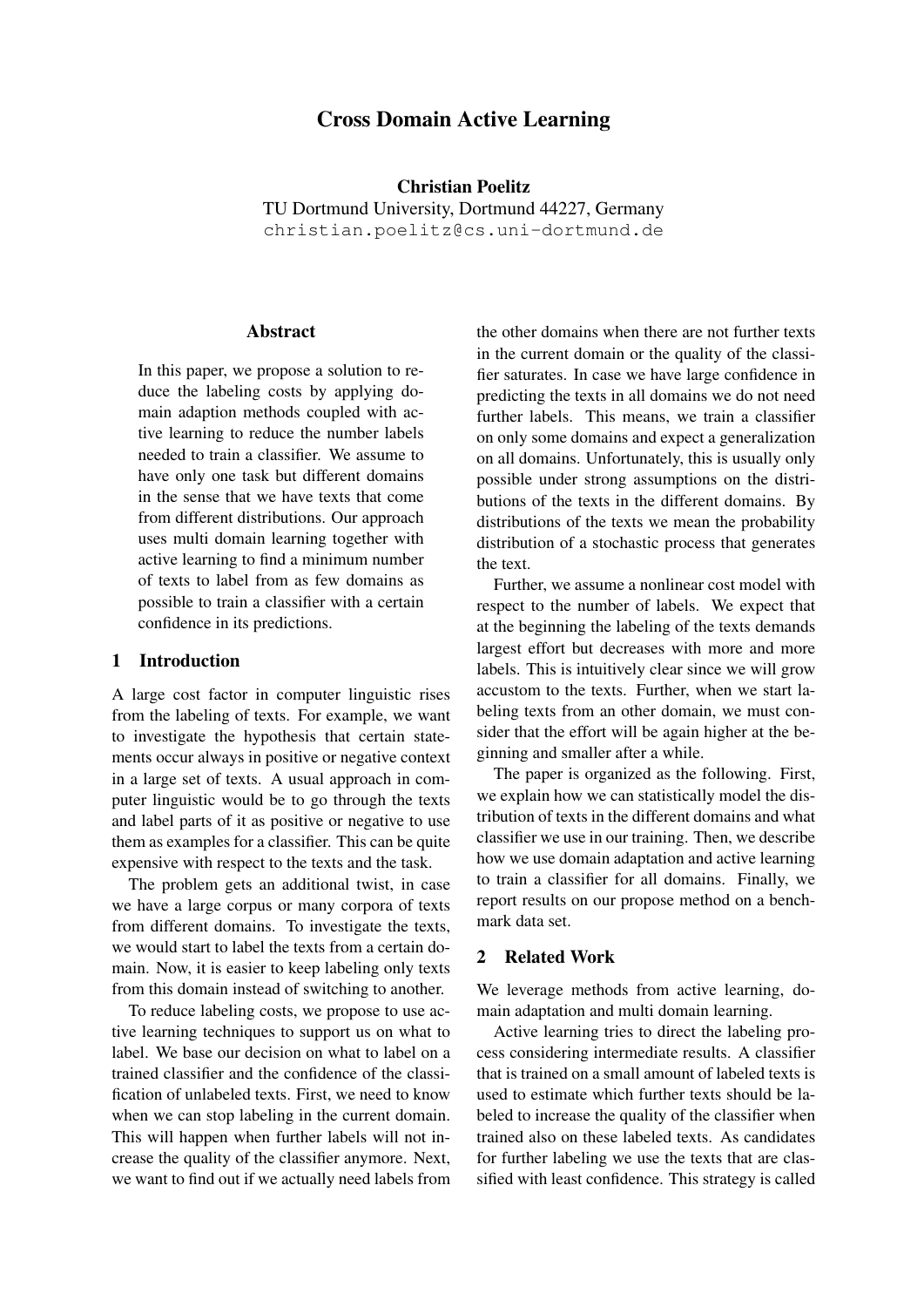uncertainty sampling (LC94). There are different sampling strategies in the literature. A general overview is given by (Set09).

We assume that the texts have different distributions in the domains but the labels have the same distribution given a text. In this case, instance weights can be used. In (JZ07), a classifier is trained on examples with labels and weights for each example. The weights are chosen such that the mass distribution of the examples from one domain adapts to the mass distributions of an other domain. By this, they train a classifier using examples and labels from one domain that generalizes to an other domain. An other approach is to model the commonalities of different domains as proposed by (BMP06) or (DM06) for instance.

In multi domain learning, a classifier is learned over several domains. A classifier shall be generated that performs best over all domains while using only a small amount of training data that comes from very few domains. In best case we need only to training the classifier on a single domain. An overview on existing multi learning methods is given by (JCDR12).

### 3 Statistical modeling

Since we pose assumptions on the distributions of texts, we need to model these distributions based on text examples from the domains. There are many approaches to model the probability distribution of texts. Here, we use the language model (PC98).

The probability of a word  $w$  or a sequence of words (a text) can be estimated by the frequency of the occurrences of the word. Formally, we note  $p(w_1 \cdots w_n)$  as the probability of the event to see (or to read) the sequence  $w_1 \cdots w_n$  in the domain. Further,  $p(w_n|w_1 \cdots w_{n-1})$  is the probability of seeing word  $w_n$ , after we have already seen the words  $w_1 \cdots w_{n-1}$ . By assuming independence of words that are farther away from each other than a given context size, we can estimate the probability by frequencies easily. Using a context of only one word we also speak of a bigram model in contrast to a unigram model when we assume all words are independent, hence:  $p(w_1 \cdots w_n) = \prod_{i=1}^n p(w_i)$ . This naturally generalizes to ngram models, when we consider a context of  $n - 1$  words.

The concrete probabilities for unigrams can be estimated for a given domain by the maximum likelihood estimate of the Multinomial distribu-

tion, hence  $p(w) = \frac{N_w}{N}$  for  $N_w$  number of occurrences of word  $w$  among the  $N$  words in the domain.

#### 4 Classifier

As classifier we use support vector machines that have proven to be efficient in text classification, see (Joa02) for example. Given a set of texts with labels, we find a separating hyperplane in a Reproducing Kernel Hilbert space. In this paper we use the bag of word representation. Each text is mapped to a large vector (a word vector) such that each component tells how many times a certain word occurs in the text.

During SVM training we minimize a regularized loss, formally  $min_f \frac{1}{N}$  $\frac{1}{N} \sum_{i=1}^{N} [(1 - y_i \cdot f(x_i))_{+}] + \lambda \cdot ||f||$ using the hinge loss  $()_{+}, y_i$  the labels and  $x_i$  the texts. We use an adaptation that integrates weights on the texts. This means we solve the following minimization problem:  $min_f \frac{1}{N}$  $\frac{1}{N}\sum_{i=1}^{N} \beta_i \cdot [(1-y_i \cdot f(x_i))_+] + \lambda \cdot ||f||$ See (LLW02) for further details.

In order to retrieve confidence in the prediction of our classifier we use the approach by (Pla99) to derive posterior probabilities using the outcome of an SVM. The probability of a prediction given an example (here a text) is modeled as sigmoid function:  $P(y = 1 | f(x)) = \frac{1}{1 + exp(A \cdot f(x) + B)}$ . The parameters  $A$  and  $B$  are estimated using the labeled texts. Using this method, we get the confidence of the prediction of a text as.

### 5 Domain Adaptation

Assuming that the texts are differently distributed in different domains we use the SVM with weighted examples as described above. The weights are estimated based on the difference of the distributions of texts using importance sampling based on language models.

#### 5.1 Importance sampling

If  $P_s$  and  $P_t$  are the text distributions from domain s and domain  $t$  with the same support, we can estimate the expected loss under the domain  $t$  using texts from domain s, using importance sampling. In importance sampling we sample from  $P_s$  but weight the examples by  $\beta(x)$  such that  $\beta(x) \cdot x$ has approximately the distribution  $P_t$ . For further reading we refer to (OZ00). We integrate these weights into the risk minimization framework for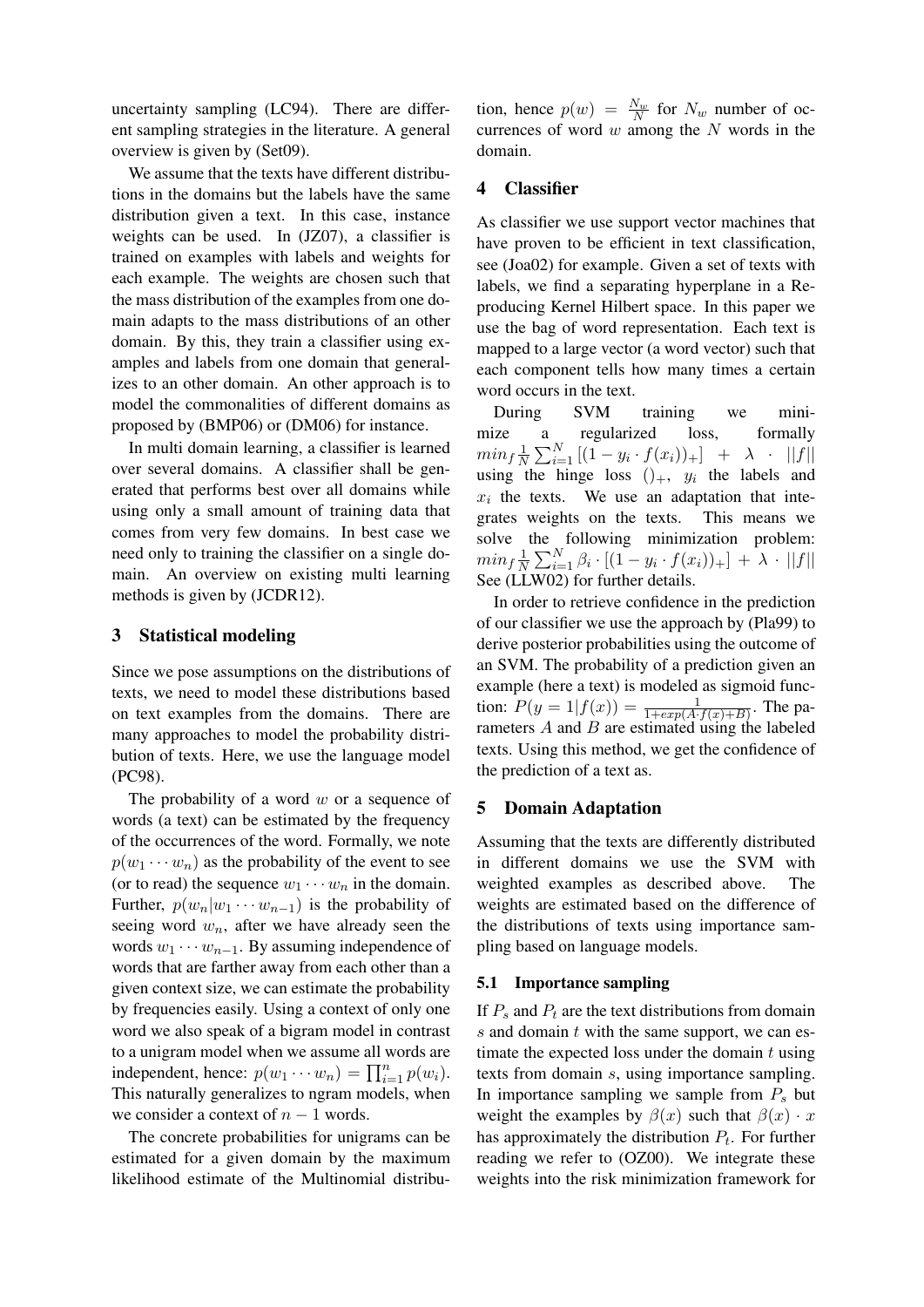the SVM using the hinge loss L. This results to the following:

$$
E(L(x, y, f)) = \int L(x, y, f) \cdot P_t(x, y) \cdot dx
$$

$$
= \int \frac{P_t(x, y)}{P_s(x, y)} \cdot L(x, y, f) \cdot P_s(x, y) \cdot dx
$$

$$
\approx \frac{1}{N} \sum_{i=1}^N \frac{P_t(x, y)}{P_s(x, y)} \cdot L(x, y, f)
$$

$$
= \frac{1}{N} \sum_{i=1}^N \beta_i \cdot L(x, y, f)
$$

In this paper we concentrate on covariate shifts. This means, we expect that conditional probabilities of the labels, given an observation, are the same over two different domains. This means,  $P_s(y|x) = P_t(y|x)$ . Hence, we can write  $\frac{P_t(x,y)}{P_s(x,y)} = \frac{P_t(x) \cdot P_t(y|x)}{P_s(x) \cdot P_s(y|x)} = \frac{P_t(x)}{P_s(x)}$  $\frac{F_t(x)}{P_s(x)}$ .

#### 5.2 Multi Domain Classifier

We want to train a classifier that can be applied on different domains but the training is only done on texts from a single domain or a small amount of domains. Using the language model we estimate the probability distributions of the texts from each domain i, noted as  $P_i(x)$ . Further, we define an ensemble of classifiers  $f_i(x)$ . Each classifier  $f_i$  is trained with respect to the distribution of domain i using importance sampling on an other domain. Given a trained set of classifiers  $f_i$  we perform the prediction on a given text - from any domain - as:  $F(x) = f_{i(x)}(x)$  with  $i(x) = argmax_i\{P_i(x)\}.$ 

## 6 Active Learning across different domains

In this section we describe how we use active learning and domain adaptation in order to reduce the labeling effort over different domains in a classification task. We generally assume that the distribution of the texts differ among different domains. Formally this means  $P_i(x) \neq P_i(x)$ , for two different domains i and j and a text x. Further, we assume that the distributions of the labels for a given example are the same among the domains, hence  $P_k(y = i|x) = P_l(y = i|y)$ .

The goal is to train the classifier only on few domains and examples but apply it to all domains. To achieve this goal, we use an active learning technique to ask for labels in a certain domain such

that the number of overall labels are minimized while maximizing the expected quality over all domains. Therefore, we train an SVM with probabilistic outputs to estimate the confidence in the predictions. This means, for each domain  $i$  we train an SVM on the texts from a single domain j, but weight them as described above by  $\frac{P_i(x)}{P_j(x)}$ . These classifiers  $f_i$  are then combined to the multi domain classifier  $F$ . The multi domain classifier is applied to all unlabeled examples from all domains. In case all the resulting predictions have at least a certain level of confidence we can stop here and use  $F$  as final classifier. When there are still predictions with less confidence we need further labels.

There are two possibilities to continue. First, we can ask for more labels from the current domain. Second, we ask for labels from any different domain. We propose to suggest to switch to a different domain only when there are no further unlabeled examples in the current domain. Then, the next domain can be any domain that still contains unlabeled examples. This is a valid approach since we expect that the texts samples in the different domains are independent identical distributed. Then, we only need to start asking for labels from a next domain in case we have no further examples in the current domain. In general, with enough examples in one domain we expect the same quality of the classifier when we train only on this domain as when we train on all domains. This holds because we expect only a covariance shift.

When we continue - maybe with a new current domain - we apply each classifier  $f_i$  on all unlabeled examples from the current domain, but each time we weight the examples before applying the classifier. By this we adapt the mass distribution to the corresponding domain. Then, the examples that have the least confident predictions among all classifiers should be used. Hence, among the least confident predictions of the unlabeled data we sample  $k$  examples and ask for their labels. Afterwards, we train the classifiers again using also the newly labeled samples, build the multi domain classifier and test if we have enough confident predictions now. If we still have some examples with low confidence, we simply perform the steps again.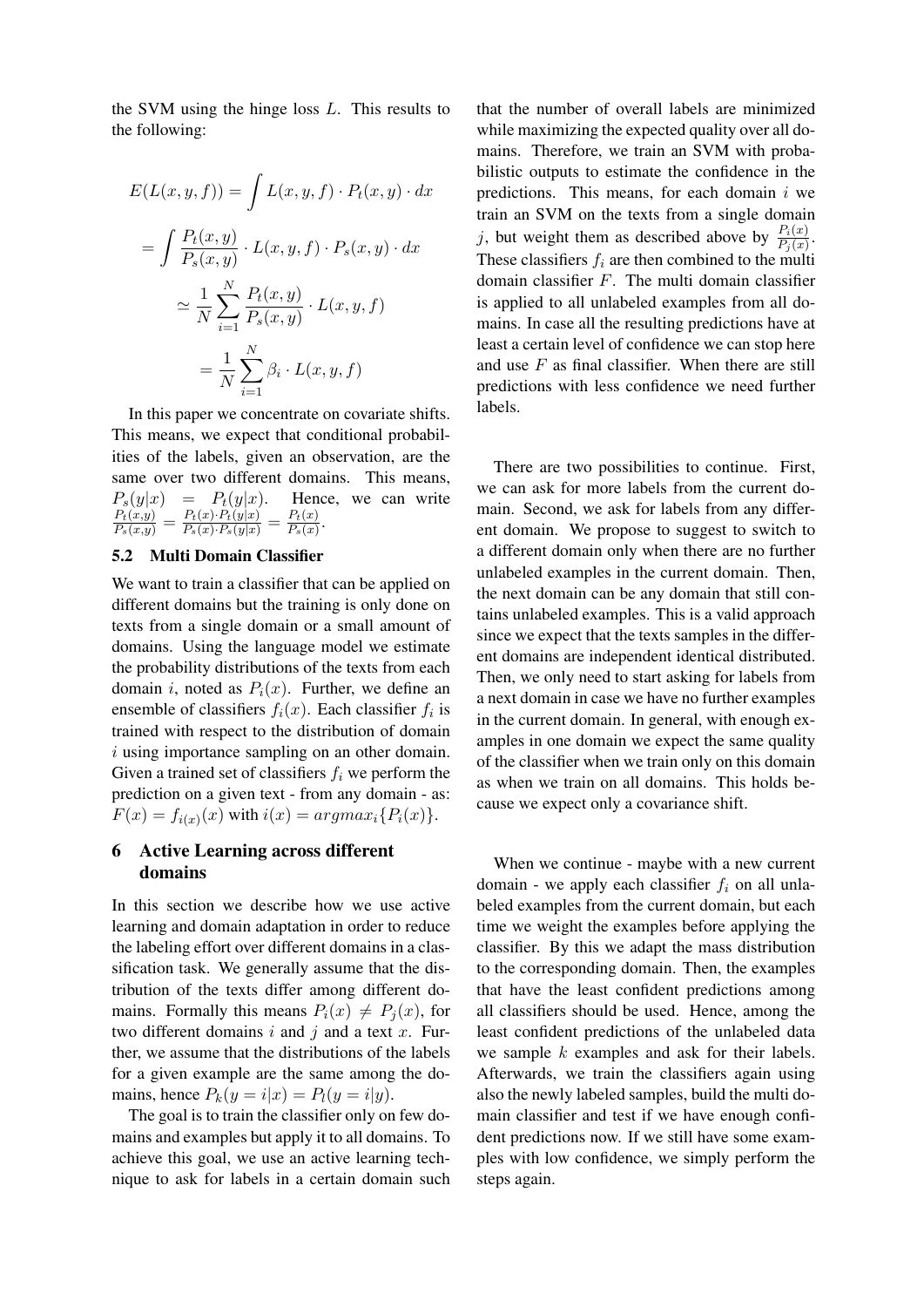

Figure 1: Results on Reuters People.

## 7 Experiments

We test our proposed method on a standard benchmark data set that is commonly used in NLP. We use the Reuters- $21578<sup>1</sup>$  data set with the topics people and organizations. For both domains we estimate a language model to model  $P_i(d)$  the probability that document  $d$  was generated in the domain i for  $i = s$  the source domain containing texts talking about people and  $i = t$  the target domain containing texts talking about organizations. We use the weighted SVM as classifier and weighted texts from the source domain for training. The weights are chosen with respect to the probability of the texts on target domain and source domain as explained above.

We split the data from the source domain into 3 parts each having  $1/5$ ,  $1/5$ ,  $3/5$  of the original data. One split is used for the first training without active learning. One split is used for testing the classifier and the final split is used for active learning as described above. We use always batches of 200 examples for which we ask labels. In iteration  $k$  these 200 are the examples that are classified with the least confidence by the classifier trained with all labeled examples so far.

To investigate the behavior of our proposed model we conducted several experiments. First, we tested how good we perform on the source domain when we use an active learning approach. Then, we investigate how our trained classifier performs on the target domain. We are specially interested in how much benefit we get from weightening the examples. Finally, we test our proposed active learning strategy across the two domains.

Figure 1 and Figure 2 shows the accuracy on the source domain respectively target domain for dif-



Figure 2: Results on Reuters Organizations.

ferent experiments. For the first batch, we cannot perform an active learning strategy since we need a trained classifier first. Only after we already have trained a classifier we can perform an active learning strategy. The first two bars show the results on the accuracy when we perform an active learning strategy and when not. We get faster a better accuracy on the source domain when we actively ask for the next labels. Next, we test the classifier on the target domain. The first two bars show the accuracy when the classifier is only trained on the source domain without weights. We see that the accuracy is low and more train data increases the quality only slightly. Furthermore, we see that the active learning strategy, which considers only the source domain here, performs worse on the target domain. Next, we investigate the domain adaption by weighting the texts with respect to the language models. The third bar shows that the accuracy on the target domain increases when we use importance sampling. Finally, we test our active learning strategy across the two domains. The last bar shows that when we actively ask for labels with respect to both domains, we get the best overall accuracy.

### 8 Conclusion and Future Work

We explained an approach to perform active learning across different domains. We used importance sampling and statistical language models to adapt an SVM trained on a certain source domain to a different target domain. Our proposed active learning strategy that considers both domains shows good results on a benchmark data set. In the future we want to investigate how other probability models for the texts can be used. Further, we plan to extend our approach to multi task learning.

<sup>1</sup> http://www.daviddlewis.com/resources/testcollections/